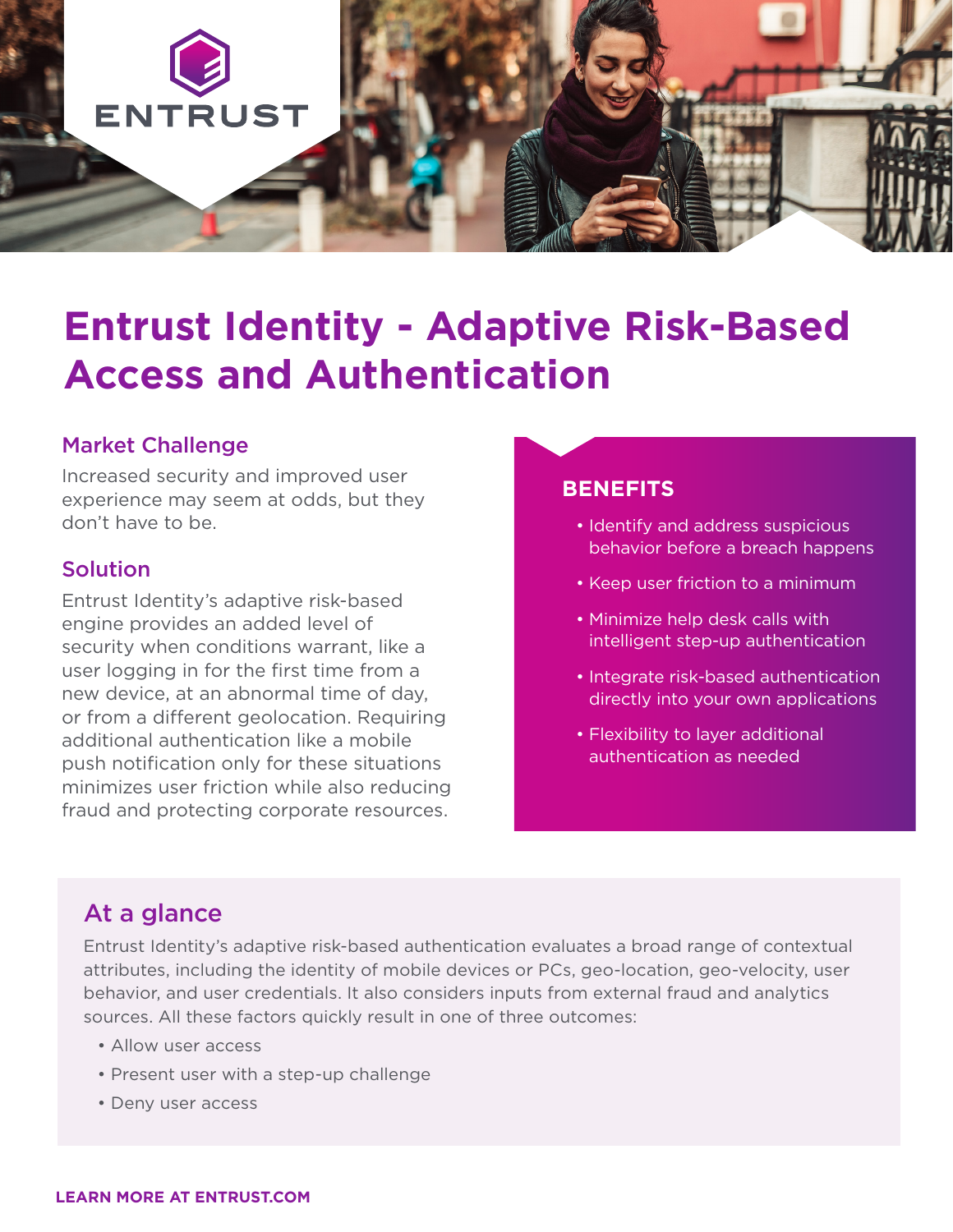## **Entrust Identity - Adaptive Risk-Based Access and Authentication**



Figure 1 Adaptive Authentication can assess a range of information including external risk scores to affirm the user identity. Once all attributes are assessed, the user will be allowed, blocked, or issued an authentication challenge.

#### **HOW IT WORKS**

With criminal attacks becoming increasingly sophisticated, traditional device fingerprinting is no longer sufficient. Entrust Identity offers easy-to-deploy toolkits that provide extensive device attribute collection, analysis, and access context for both browser-based and mobile application-based access.

Our toolkits allow you to customize which identity variables are collected, so you can create an authentication solution that fits your specific needs. As well, our solution goes a step further in selecting the right authenticators based on user risk profile and tendencies. Device reputation is an essential element of our adaptive authentication strategy. You can apply

weightings to the different factors to holistically understand the risk through the policy engine. This is all done preauthentication to ensure that the request is coming from a legitimate user.

With deep insight, Entrust Identity adaptive risk-based authentication leads to fewer step-up challenges, fewer help desk calls, and a measurable reduction in fraudulent transactions. From mobile push authentication and user self-service to out-of-band transaction verification and extension of user identities across multiple channels and domains, Entrust Identity is adaptable to your evolving business needs.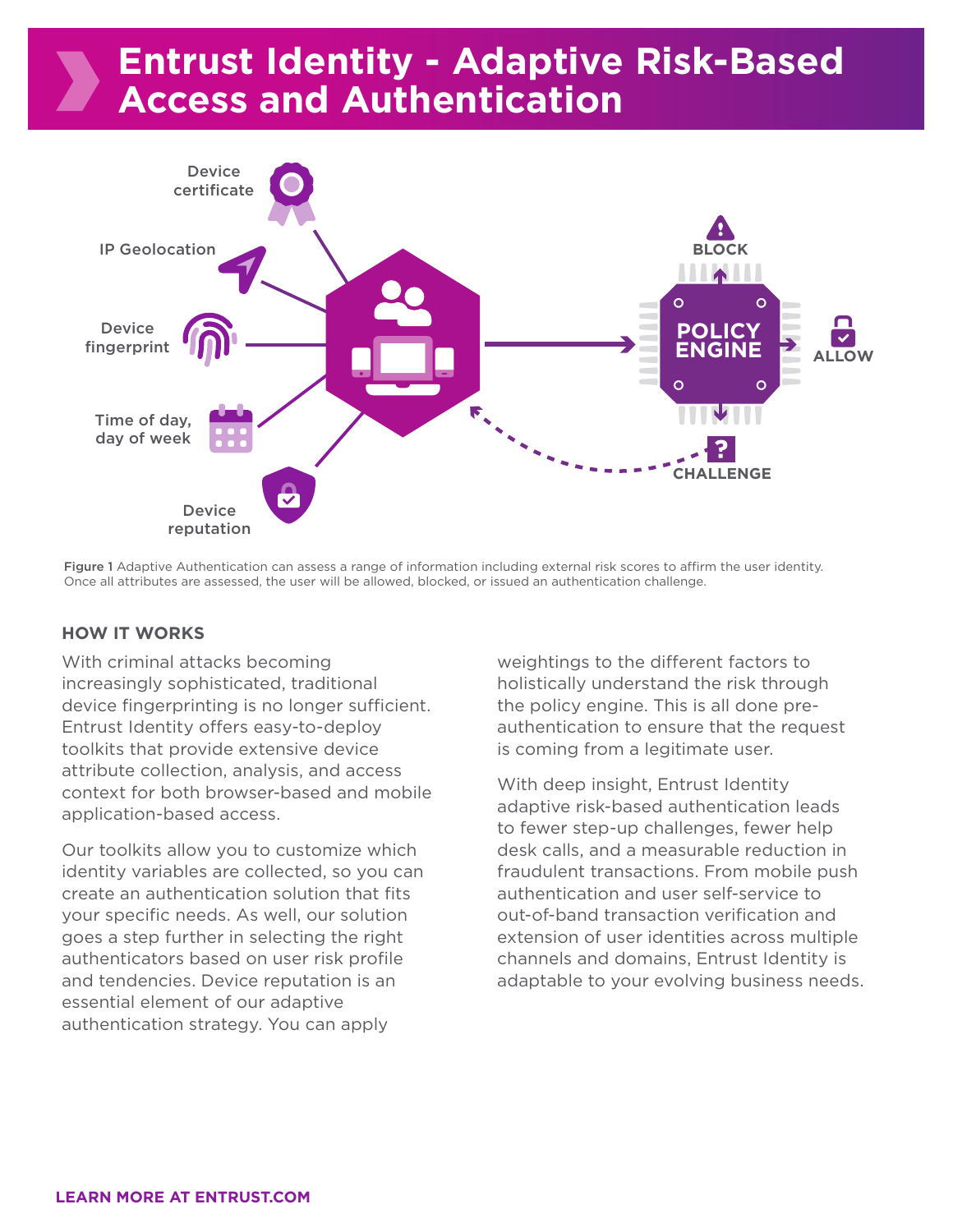## **Entrust Identity - Adaptive Risk-Based Access and Authentication**

## Features



#### **Policy engine**

Rich policy controls define which device parameters are collected and give you the option to assign specific weightings to each parameter.



#### **Device certificate**

Can be used to transparently validate the authenticity of a user's computer or mobile device.



#### **IP geolocation**

Parameters can be assessed and balanced against a number of checks including:

- IP address is the IP address black-listed?
- Expected location is the user expected to authenticate from this location?
- Location history has the user authenticated from this location previously?
- Velocity has the user authenticated from previous locations in a time frame that is inconsistent with the distance between the locations?



#### **Device fingerprint**

When a user accesses the website or application, the device and access context is assessed in real time – weighing aspects of the device's digital fingerprint.

#### **Time of day, day of week**

Configures security policy to access specific resources and applications between specific times and days of the week to different groups within the organization.



#### **Device reputation**

Recognizes and detects fraudulent behavior across all types of web-enabled devices – including desktop, mobile, and tablets, even prior to login – and integrates with websites and applications.